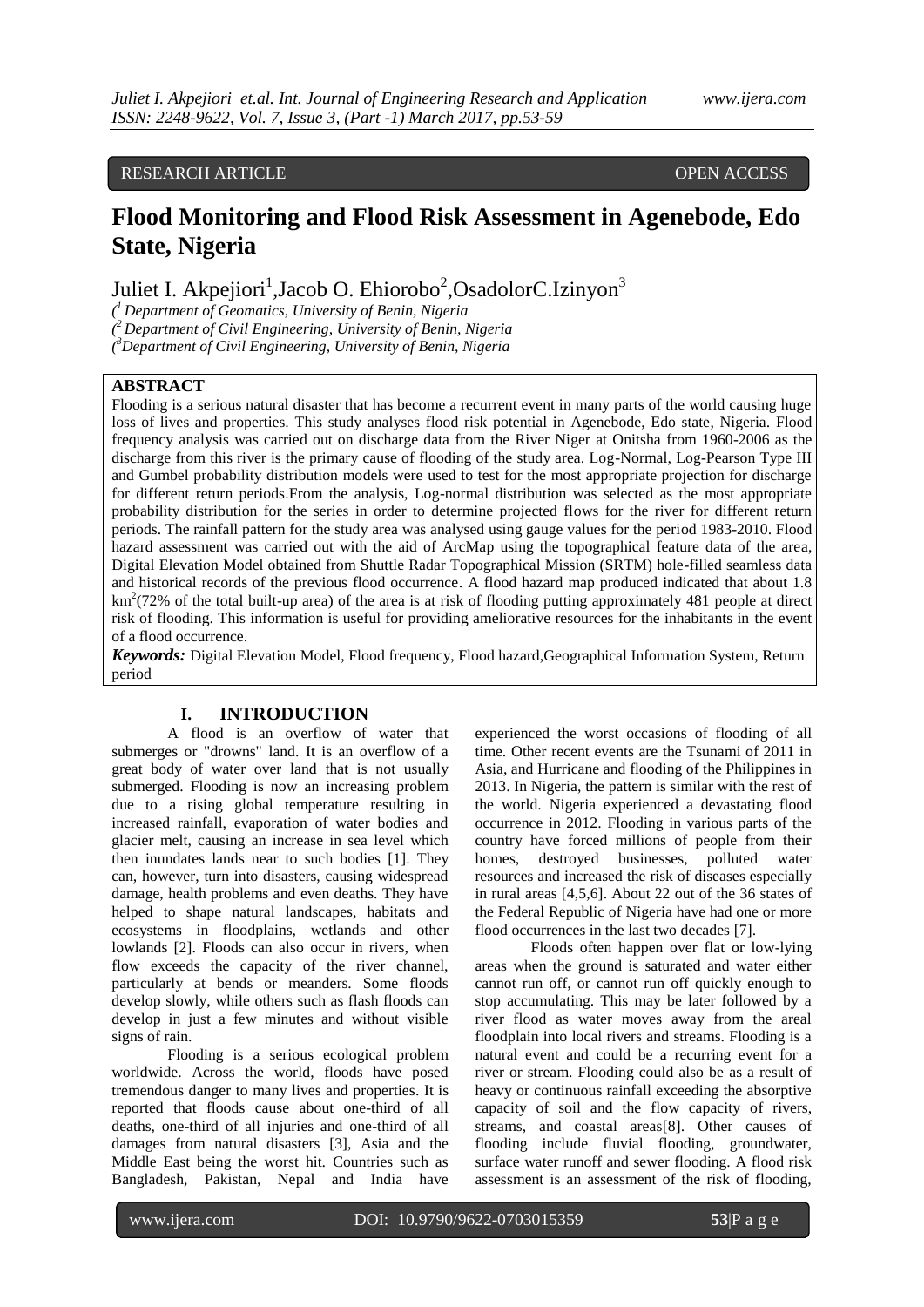particularly in relation to residential, commercial and industrial land use. It is submitted alongside planning applications in areas that are known to be at risk of flooding to prevent inappropriate development in high risk areas and to direct development away from areas at highest risk. Flood risk assessments also help to provide insurers with a more detailed assessment of flood risk at a location to aid in arriving at appropriate insurance premiums. Monitoring and assessing a river basin for its vulnerability to flood helps in planning for any unprecedented flooding and help responsible agencies to plan effectively for hazards associated with flooding hence a proper flood risk mapping will assist in delineating areas prone to flood and in achieving a reliable and effective land use planning of the area. There is therefore the need to plan and prepare for a future occurrence of this disaster by way of assessing the extent of the flooding and monitoring, in order to provide a means of wading off flooding in the future so as to direct land planning authorities on the best way to channel development of the area in a way to avoid huge losses during a flood event.

Agenebode is an important urban town in Nigeria located along the banks of River Niger. This predisposes the community to flooding. Its inhabitants experienced untold hardships, loss of lives and properties due to the flooding which occurred in September 2012. The flood resulted in destruction of crops, livestock and farmlands.

## **1.1 Aims and Objectives**

To the best of the knowledge of the authors, no flood risk assessment study has been conducted for the study area to date hence the aim of the study is to carry out an assessment of flood risk at Agenebode located in Edo state, Nigeria using a combination of flood risk analysis for some given return period and flood hazard analysis using ArcGIS software.

## **The specific objectives are:**

- **a)** To carry out flood frequency analysis of the flood discharge data using selected probability distributions models (Log-Normal, Log-Pearson Type III and Gumbel)
- **b)** Apply the selected probability distribution models in estimating flood quartiles for selected return periods (T = 2 years, 5 years, 10 years, 25 years, 50 years, 100 years and 200 years.
- **c)** Evaluate the potential for flooding occurring within the lower Niger basin at Agenebode and assess the likely environmental effect.
- **d)** Prepare flood hazard map for the study area using ArcGIS to aid in early warning in the event of future flooding.

#### **1.2 Description of the Study Area**

The study area lies between latitudes 7°03'15"N to 07°09'15"N and longitudes 06°39'42"E to 6°45'00"E respectively (Fig. 1). It is located on the lower course of the River Niger. The area is generally a lowland area, the highest elevation being a little above 200 m. The population is concentrated at the river bank which increases the risk of flooding to the inhabitants.In this region, the river basin formation is a layer of sedimentary origin which is Cretaceous [9]. The rainfall pattern is such that it has a high-water period that begins in May or June and ends in October. The driest periods are at the beginning and end of the year that is October to December and January to April. The soil is characterized by thick ferralitic soils which is extensive over the major part of the River Niger basin in Nigeria. The vegetation consists mainly of scattered cultivation with the presence of light forest and scrubland. Some parts are of the savannas and orchard bushes type of vegetation [9].



**Figure 1:**Topographical map of the study area

# **II. METHODS**

# 2.1 Flood Probability

Probability in relation to flood studies refers to determining the probability of occurrence of a flood event in order to calculate the design flood. There are different methods of determining flood probability. For this study, flood frequency analysis was undertaken which makes use of observed annual peak flow discharge data to calculate statistical information such as mean values, standard deviations, and skewness and recurrence intervals. Flood frequency analysis was used to estimate the flood quartiles that can occur in a given time interval and to know the peak flow expected over different periods at the location. This information is used by a hydrologist or civil engineer to determine the size of a hydraulic structure for controlling flood and is also used by urban planners and civil engineers to determine the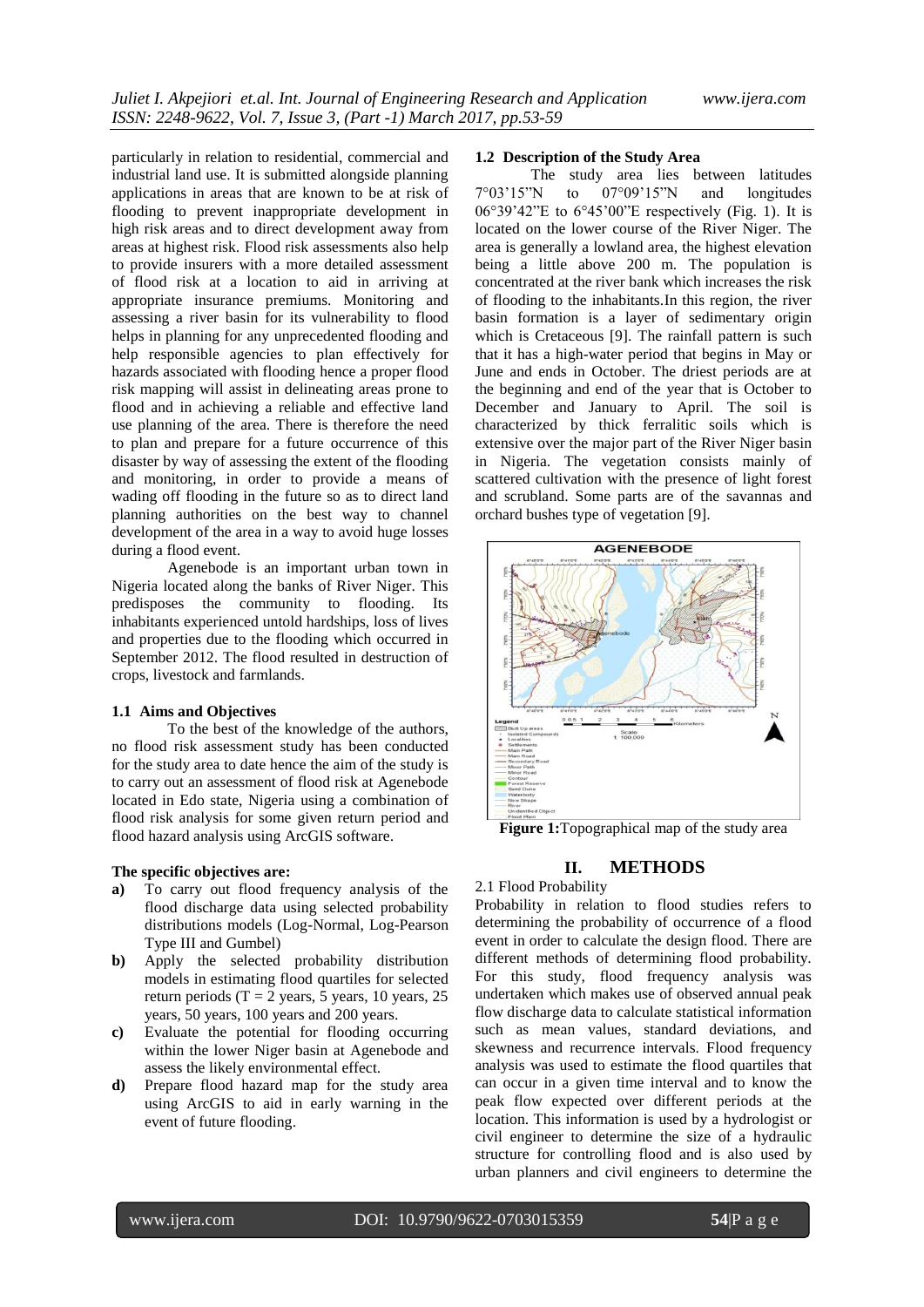best locations for infrastructures needed for development of the area.

A flood frequency analysis was carried out on discharge data (annual maximum series) from the River Niger at Onitsha an area within the same river basin, for the period 1960-2006 and applying three flood frequency probability distribution models namely log-normal distribution, log-Pearson Type III distribution and Gumbel distribution. The flood quartiles( $Q_T$ ) of return periods of 2, 5, 10, 25, 50, 100 and 200 years respectively were computed using each of these distributions. These discharges represent the expected discharges once in every specific return period in years. Recurrence intervals were obtained using the Weibull formula [10,11].

$$
T_R = \frac{n+1}{m} \tag{1}
$$

Where  $n =$  number of recorded years for the data,  $m =$  rank of each year obtained arranging the data in descending order of magnitude with the highest value getting a value of 1, the next larger getting 2 and so on. The general equation used for deriving expected discharges  $Q_T$  for the different return periods[12] is:  $Q_T = \overline{Q} + K\sigma$  (2)

Where  $\overline{\mathbf{Q}}$  is the mean of the discharge data, K is the frequency factor corresponding to each return period for the different distributions and  $\sigma$  is the standard deviation for the discharge data calculated from:

$$
\sigma = \sqrt{\frac{\sum (q - \bar{q})^2}{n - 1}}\tag{3}
$$

#### **2.2 Flood plain delineation**

Flood plain delineation is the process of determining inundation extent and depth by comparing river levels with ground surface elevations. The method consists of the following basic steps [13]:

- **1.** River stages are observed or water levels are simulated from surface water models at different points or locations along the river
- **2.** Topographic map is collected for use if available or may be prepared as required.
- **3.** Water levels are marked on the topographic map
- **4.** Water levels are extended until impeded by higher elevation
- **5.** The contour lines are traced to delineate the flood plain
- **6.** The flood extent maps are then manually prepared.

However, in recent times, estimation of flooded area is now undertaken by means of remote sensing (RS) techniques along with Geographic Information System (GIS) data. When flood plain is

to be delineated by remote sensing techniques, it is necessary to have satellite imagery.

## **2.2.1Flood Hazard Mapping**

Flood hazard mapping for this study was achieved using remote sensing and GIS techniques. Remote sensing was used as a tool for providing an overview of the distribution of flood events and could be used to measure and analyze the extent to which the flood has occurred over the flooded area. This was achieved through the provision of spatial data such as high resolution satellite imageries which are used in run-off analysis, flood forecasting and flood hazard mapping by the application of the Geospatial Information System (GIS) technology. This technology combines satellite information and observation obtained from the ground to generate models of present and future occurrences of flood events. These models provide a measure of assessment of damages due to current and future flood events.Remote sensing technology along with GIS has become the key tool for flood monitoring in recent years. The central focus in this field revolves around delineation of flood zones and preparation of flood hazard and flood risk maps for the vulnerable areas.Remote sensing techniques generate images, land information such as slope; elevation and land cover data which are then manipulated in GIS environments to create databases with other measured parameters from the ground surface in order to analyze problems of interest and proffer solutions to such issues.

Due to the high cost of imagery required for a study such as LIDARwhich incorporatesland cloud cover data in this part of the world, a low resolution USGS/NASA SRTM DEM from SRTM websitewith spatial resolution of the GeoTiffs as 6000 x 6000 pixels was the best available option for generation of maps for the study.

# **III. ANALYSIS AND RESULTS 3.1 Rainfall Pattern**

The study of the rainfall pattern is important because it is the remote cause of flooding in this area. It is essential that rainfall pattern is adequately studied as this is the main cause of flooding especially in this part of the world.The rainfall data used for this project was that of Auchi, which is an adjoining city to the study area, (about 47km from the study area and is located in the same watershed as Agenebode) obtained from Nigerian Meteorological Agency spanning 28 years from year 1983 to 2010.The total rainfall volumes for each month of the years were obtained for the period and these were plotted with Microsoft Excel spreadsheet application. The rainfall pattern is such that it peaks in May and September. The driest periods are at the beginning and end of the year that is October to December and January to April.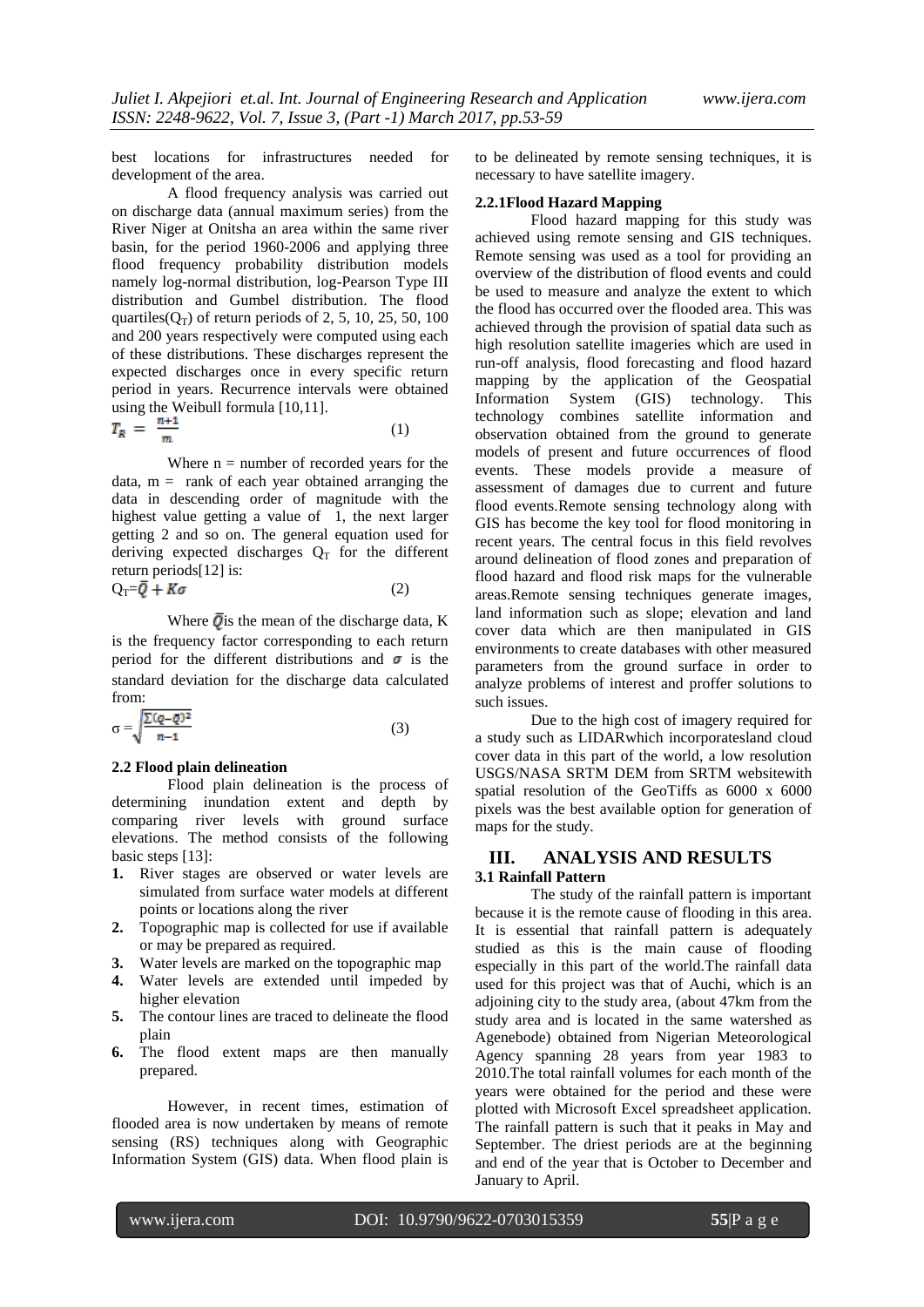









**Figure 2a-2c**: Monthly variation of rainfall



**Figure 3a**



**Figure 3:**Graphs showing the mean and maximum distribution of rainfall from 1985-2010

#### **3.2Flood Frequency Analysis**

The discharge data obtained were subjected to three frequency distributions (Log-normal, Log-Pearson and Gumbel) in order to derive probability of occurrences based on the discharge of the river at different return periods. The results are shown below. Based on the information below, the Log-normal distribution which is more consistent in providing higher quantile estimates for higher return periods was selected as more reasonable for conducting the analysis and was thus utilized as the most appropriate flood frequency distribution for the location data.

# **3.2.1 Comparison of the applied probability distributions**

In this study, the discharge data obtained were subjected to three frequency distributions analysis (Log-normal, Log- Pearson and Gumbel) in order to derive probability of occurrences based on the discharge of the river at different return periods of 2, 5, 10, 25, 50, 100 and 200 years return period frequency analysis based on annual maximum series.

Table 1 presents the quantile estimates obtained for the specified return periods by fitting the three probability distribution models to the observed flood data and the computed percentage deviations of the Log Pearson Type -III and Log –Normal quantile values from their corresponding Gumbel distribution values at the given return periods.

The results show that the Log-normal distribution appears to be the most appropriate flood frequency distribution for this region. It has the largest discharge values among the three distributions tested on the sample data and the most consistent with respect to the return periods the flows represent.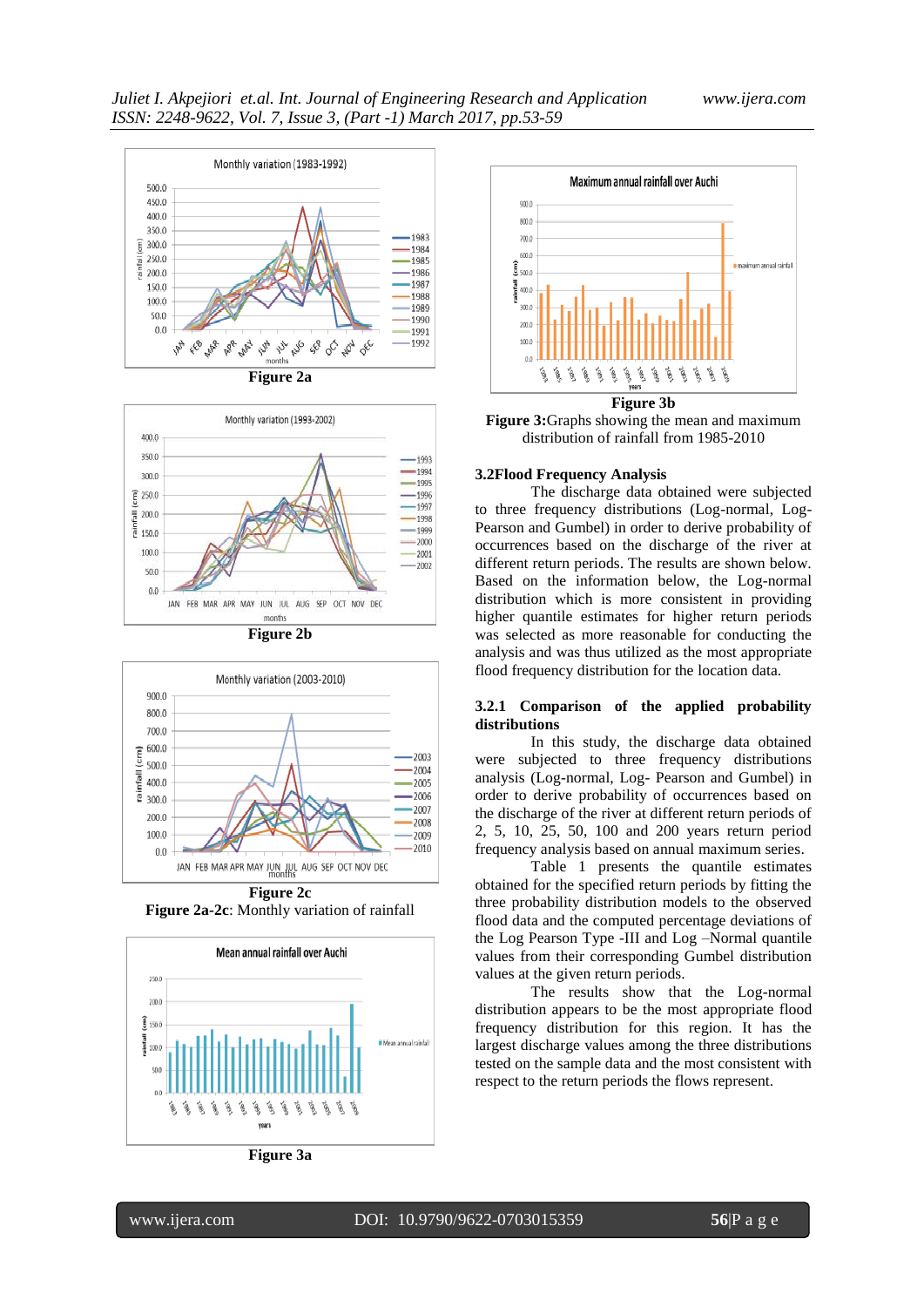| Return<br>Period<br>(Years) | $Log-$<br>Pearson<br>(LP) | $Log-$<br>normal<br>(LN) | Gumbel<br>(GEV) | $\frac{9}{6}$<br>Devia-<br>tion of<br>LN<br>from<br><b>GEV</b> | $\%$<br>Devia-<br>tion of<br>LP<br>form<br><b>GEV</b> |
|-----------------------------|---------------------------|--------------------------|-----------------|----------------------------------------------------------------|-------------------------------------------------------|
| $\overline{c}$              | 17,770.06                 | 14,532.02                | 15,615.80       | 6.94                                                           | $-13.79$                                              |
| 5                           | 23,541.41                 | 24,712.70                | 21,784.48       | $-13.44$                                                       | $-8.07$                                               |
| 10                          | 25.137.06                 | 32.615.24                | 25.868.49       | $-26.08$                                                       | 2.83                                                  |
| 25                          | 26,007.77                 | 43.839.25                | 31.028.53       | $-41.29$                                                       | 16.18                                                 |
| 50                          | 26.271.51                 | 53,069.39                | 34.857.14       | $-52.25$                                                       | 24.63                                                 |
| 100                         | 26,387.73                 | 62,999.24                | 38,656.67       | $-62.97$                                                       | 31.74                                                 |
| 200                         | 26,437.70                 | 73,756.70                | 42,442.60       | $-73.78$                                                       | 37.71                                                 |

**Table 1**: Discharges derived from the probability distributions and their percentage deviation

From Table 1above, it can be seen that values derived from the log-normal distribution are most appropriate for the flood. The percentage deviation of log-normal predicted values from the Gumbel Extreme value distribution values range from -73.78% at  $T_R = 200$  years to 6.94% at  $T_R = 2$  years showing that it is suitable for larger return periods. Apart from the 2- year return period, the log-normal distribution predicted higher discharge values than that from Gumbel Distribution which makes it much more suitable for design of flood control structures as design of these structures require larger return periods in order to mitigate against the effect of floods for a long period of time and save cost of rebuilding in the event of failures which arise as a result of using lower design values. It can be also seen that the percentage deviation of Log-Pearson Distribution values from Gumbel Distribution values range from -13.79% at 2 years to 37.71% at 200 years. For very low periods (up to 5 years), Log-Pearson values are a little higher than that for Gumbel Distribution. This implies that if a lower design value is required for up to 5 years, Log –Pearson type III is suitable but not economical. It can be inferred that since the percentage deviation for Log-Pearson distribution is a lot higher compared to that for Log-normal distribution, it would be unsuitable for predicting design floods. Log- Normal distribution is very suitable as a large data range was employed. Gumbel Distribution can also be used but it would not give the maximum values required for long lasting structures.

## **3.3 Flood Hazard Delimitation and Delineation of Agenebode**

A flood risk map gives a pictorial view of how parts of an area will be affected by inundation in the event of a flood event. This is based on many different criteria which are normally selected by the assessor based on the type of terrain considered. ArcMap was used in deriving this map using acquired data on the area in the form of topographical maps, raster images, Digital Elevation Models and ground

data. In this analysis, historical data was used as part of the data in preparation of the hazard map.

The study area was delineated using a topographic map at scale 1 in 50,000 obtained from the Ministry of Land and Surveys, Edo state, Nigeria. A digital map in ArcGIS format was created showing the features on ground. A Digital Elevation Model (DEM) was downloaded from the Internet on the Shuttle Radar Topographical Mission (SRTM) website and was then used to generate contours, hillshade, slope and Triangulated Irregular Network (TIN) for the area showing the topography of the area. These were done using ArcMap v9.3. The results are presented in Figures 4, 5 and 6 respectively below.



**Figure 4:**Triangulated Irregular Network from Digital elevation model (DEM)



**Figure 5:**Hillshade of study area from Digital Elevation Model

Based on information gathered on the previous flood occurrence in 2012, the level of flooding was about  $45 - 50$  m. The areas covered by this elevation were all covered by flood. However, based on the topography of the area, it is predicted that an elevation of  $60 - 65m$  is quite safe and presents a lower risk of flooding due to the river. Any area below this range is therefore considered to be at risk of flooding.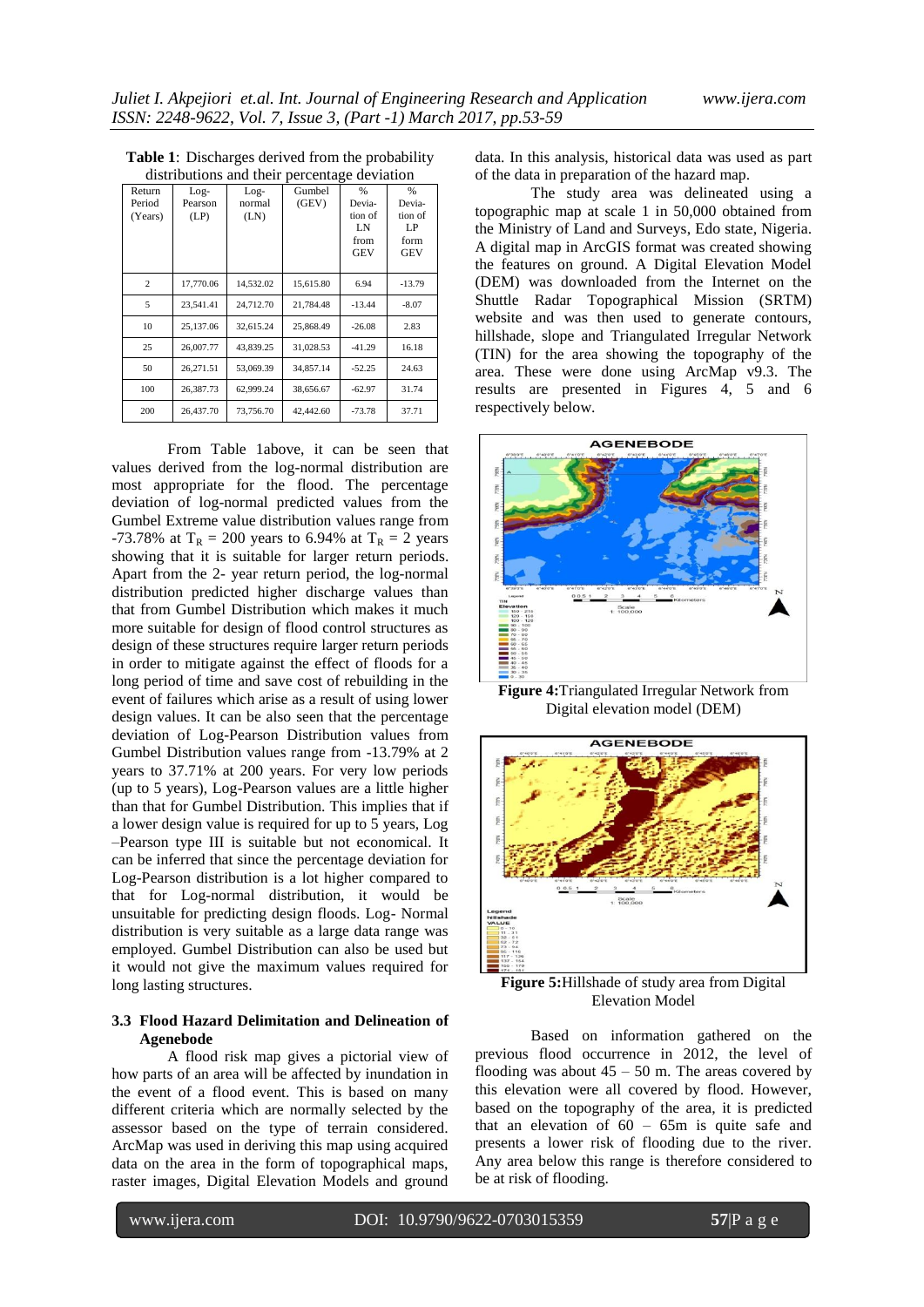

**Figure 6:**Flood hazard map

From the flood hazard map generated(Figure 6), it can be seen that about 1.05  $\text{km}^2$  (42% of the total built-up area) of Agenebode were affected by the flood as seen from the map generated. This consists of areas above and below the floodplain elevation. The built-up area affected on the floodplain region is about  $0.15 \text{ km}^2(6\% \text{ percent of the total built-up})$ area).In deriving the number of inhabitants affected, the population density of the area was used which was found to be 129 people per square kilometer (National Population Commission 2006 Census Data, 2010). Applying this to the area affected, 133 people in the built-up area were affected by the previous flood. Thirty-six isolated compounds were also covered by flood. Assuming a household size of 5 - 7 people, 252 people in isolated compounds were displaced by the flood. This brings the estimated total number of families affected by the flood of August 2012 to about 55 families.

Given that a reasonable level of protection of 60-65m elevation is assumed to have a low probability of flooding, the projected area in anticipation of future flooding is an area of 0.74  $km^2(30\%$  of the built-up area) in addition to the already projected area of  $1.05 \text{ km}^2$  of the previous flood extent in the built-up area (a total of  $1.79 \text{ km}^2$ , which is about 72% of the built-up area). This represents the extent of the built-up area which will be inundated in the event of a future flood. The additional amount of people who are at risk of future

flooding is about 96 people (a total of **481** people which is approximately 69 families).

# **IV. CONCLUSION**

# **The following can be concluded from the results of the study:**

- **1.** The Flood Map provides a wealth of flood hazard and risk informationwhich has a great potential to reduce damage to a great extent especially as flood could be treated as hazard in consideration of the fact that it poses threat to humans, their properties and their welfare [14].
- **2.** This study entailed conducting flood frequency analysis of the River Niger subjecting acquired discharge data from 1960-2006 to three probability distributions in order to find the appropriate distribution to obtain design discharge values for constructing flood control structures along the river bank. It was shown that three distributions could be used but on different scenarios. Log-Normal Distribution can be used for larger return periods of up to 200 years while Log-Pearson Type III and Gumbel distributions could be used for return periods of up to 5 years. Log-normal would be a better choice in this area as cost is the first factor to consider in construction. The estimates of flood discharges from Log-normal distribution would be more reliable for the design and operation of vital infrastructures and for flood risk management and planning as well as for flood hazard mapping.
- **3.** Identification and delineation of areas prone to flood hazard constitute an essential step of a flood plain management scheme.
- **4.** Flood frequency analysis method is useful in flood risk assessment.
- **5.** Remote sensing and Geoinformation Science techniques present elegant methods for flood monitoring and flood risk assessments

The information shown on the Flood Map can be used to assist in understanding the flood risk posed to a specific area of a community or even a specific property by community officials; real estate, insurance, and lending industry professionals; and Individual business owners and homeowners from it.The results of the study can be useful in providing early warning to local inhabitants of the potential risk involved in continuing to inhabit the delineated hazard zones.

The study revealedthat people living along the river bank, in the area, and people living in areas 1km from the river bank are all at risk of potential flooding. It is advised that the river should be dredged and a levee built at the river bank in order to minimise the effect of flooding on the inhabitants of the area.